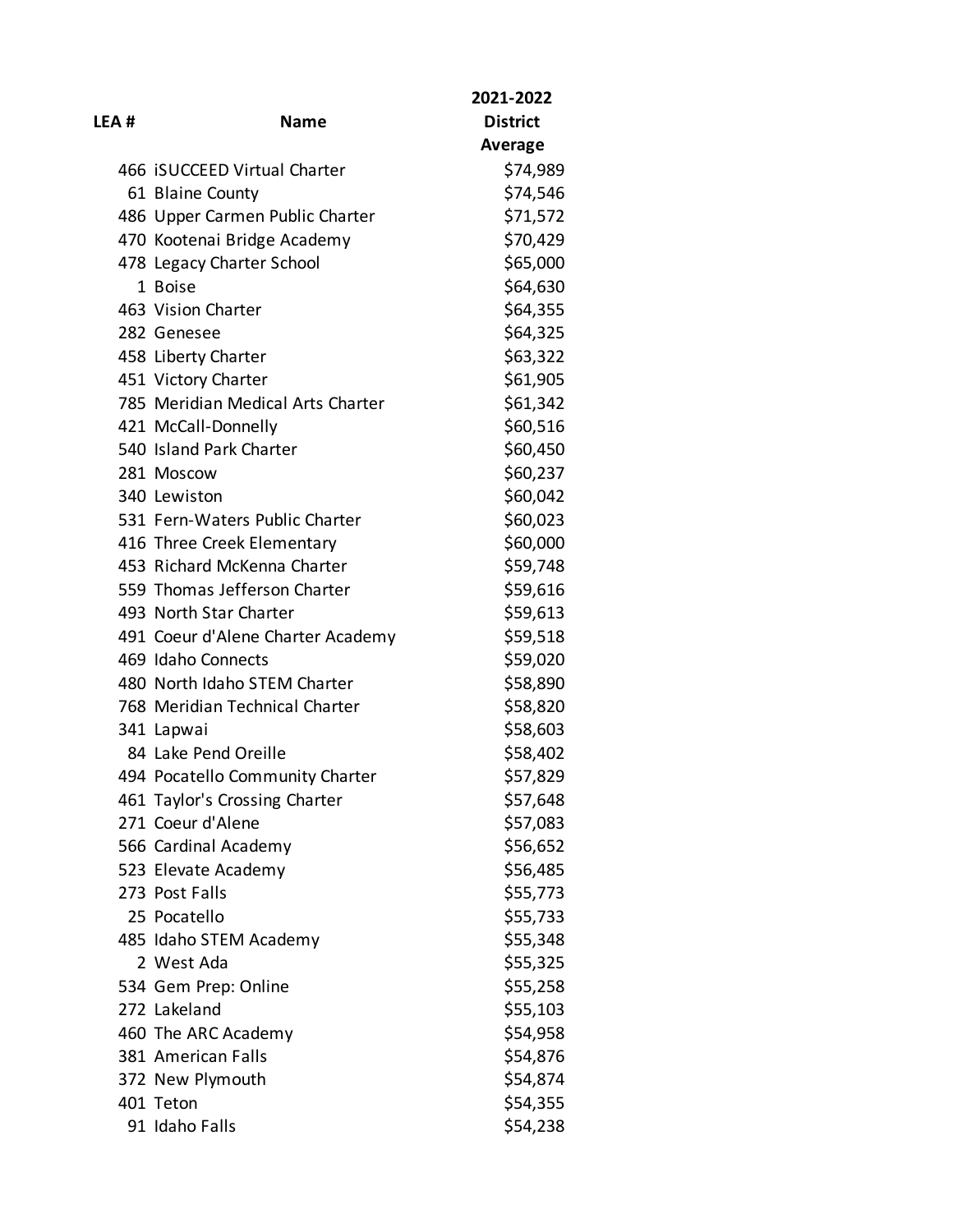| 394 Avery                              | \$54,132 |
|----------------------------------------|----------|
| 171 Orofino                            | \$53,746 |
| 492 Anser Charter Academy              | \$53,625 |
| 305 Highland                           | \$53,559 |
| 364 Pleasant Valley Elementary         | \$53,251 |
| 302 Nezperce                           | \$53,215 |
| 392 Mullan                             | \$53,201 |
| <b>State Average</b>                   | \$53,100 |
| 383 Arbon Elementary                   | \$53,005 |
| 283 Kendrick                           | \$52,677 |
| 489 Idaho College and Career Readiness | \$52,672 |
| 285 Potlach                            | \$52,631 |
| 121 Camas County                       | \$52,583 |
| 373 Fruitland                          | \$52,433 |
| 73 Horseshoe Bend                      | \$52,405 |
| 150 Soda Springs                       | \$52,305 |
| 418 Murtaugh                           | \$52,269 |
| 382 Rockland                           | \$52,234 |
| 795 Idaho Arts Charter                 | \$52,203 |
| 201 Preston                            | \$52,150 |
| 41 St. Maries                          | \$52,130 |
| 371 Payette                            | \$52,043 |
| 202 West Side                          | \$52,000 |
| 134 Middleton                          | \$51,912 |
| 475 Sage International School          | \$51,860 |
| 479 Heritage Academy District          | \$51,798 |
| 139 Vallivue                           | \$51,796 |
| 193 Mountain Home                      | \$51,780 |
| 55 Blackfoot                           | \$51,522 |
| 253 West Jefferson                     | \$51,416 |
| 393 Wallace                            | \$51,359 |
| 457 Inspire Virtual Charter            | \$51,356 |
| 455 Compass Charter                    | \$51,312 |
| 3 Kuna                                 | \$51,272 |
| 391 Kellogg                            | \$51,238 |
| 251 Jefferson County                   | \$51,116 |
| 83 West Bonner                         | \$51,085 |
| 456 Falcon Ridge Charter               | \$51,079 |
| 292 South Lemhi                        | \$51,071 |
| 287 Troy                               | \$50,945 |
| 411 Twin Falls                         | \$50,729 |
| 137 Parma                              | \$50,720 |
| 242 Cottonwood                         | \$50,584 |
| 234 Bliss                              | \$50,549 |
| 414 Kimberly                           | \$50,521 |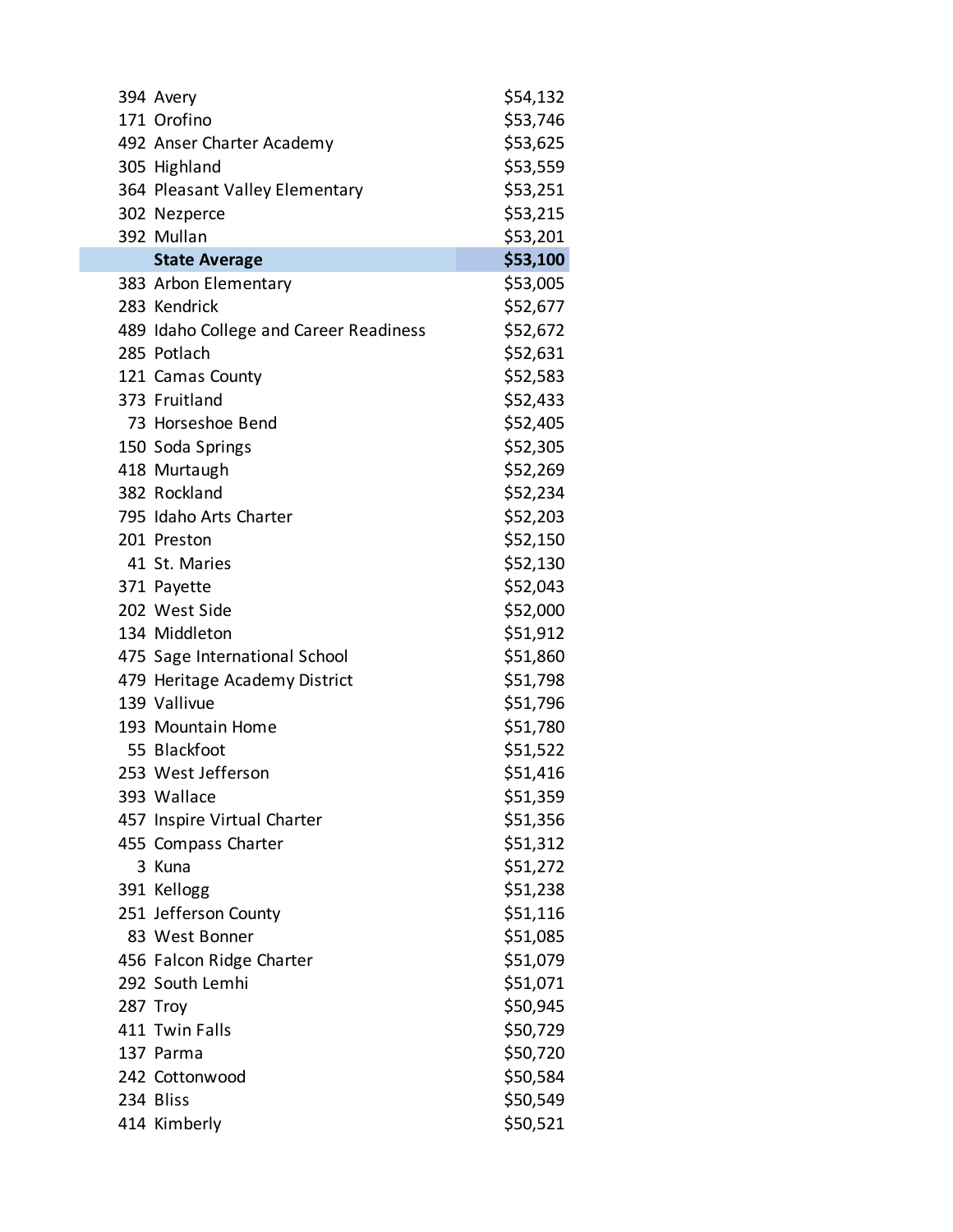| 433 Midvale                           | \$50,435 |
|---------------------------------------|----------|
| 60 Shelley                            | \$50,411 |
| 101 Boundary County                   | \$50,410 |
| 93 Bonneville                         | \$50,400 |
| 508 Hayden Canyon Charter             | \$50,398 |
| 58 Aberdeen                           | \$50,307 |
| 796 Gem Prep:Nampa Inc                | \$50,295 |
| 498 Gem Prep: Meridian                | \$50,243 |
| 549 Gem Prep: Meridian North          | \$50,192 |
| 52 Snake River                        | \$50,166 |
| 417 Castleford                        | \$50,117 |
| 288 Whitepine                         | \$50,117 |
| 233 Hagerman                          | \$49,983 |
| 192 Glenns Ferry                      | \$49,980 |
| 751 SEI TEC Charter                   | \$49,969 |
| 131 Nampa                             | \$49,926 |
| 232 Wendell                           | \$49,916 |
| 481 Heritage Community Charter        | \$49,888 |
| 431 Weiser                            | \$49,886 |
| 488 Syringa Mountain Charter          | \$49,870 |
| 291 Salmon                            | \$49,629 |
| 482 American Heritage Charter         | \$49,574 |
| 151 Cassia County                     | \$49,570 |
| 312 Shoshone                          | \$49,494 |
| 181 Challis                           | \$49,265 |
| 476 Another Choice Virtual Charter    | \$49,220 |
| 794 Payette River Technical Academy   | \$49,166 |
| 92 Swan Valley Elementary             | \$49,165 |
| 135 Notus                             | \$49,161 |
| 262 Valley                            | \$49,139 |
| 243 Salmon River                      | \$49,068 |
| 432 Cambridge                         | \$49,012 |
| 261 Jerome                            | \$48,977 |
| 412 Buhl                              | \$48,945 |
| 415 Hansen                            | \$48,941 |
| 813 Moscow Charter School             | \$48,806 |
| 44 Plummer-Worley                     | \$48,798 |
| 454 Rolling Hills Charter             | \$48,718 |
| 532 Treasure Valley Classical Academy | \$48,714 |
| 148 Grace                             | \$48,663 |
| 487 Sandpoint Charter School          | \$48,637 |
| 316 Richfield                         | \$48,630 |
| 322 Sugar-Salem                       | \$48,624 |
| 321 Madison                           | \$48,569 |
| 132 Caldwell                          | \$48,505 |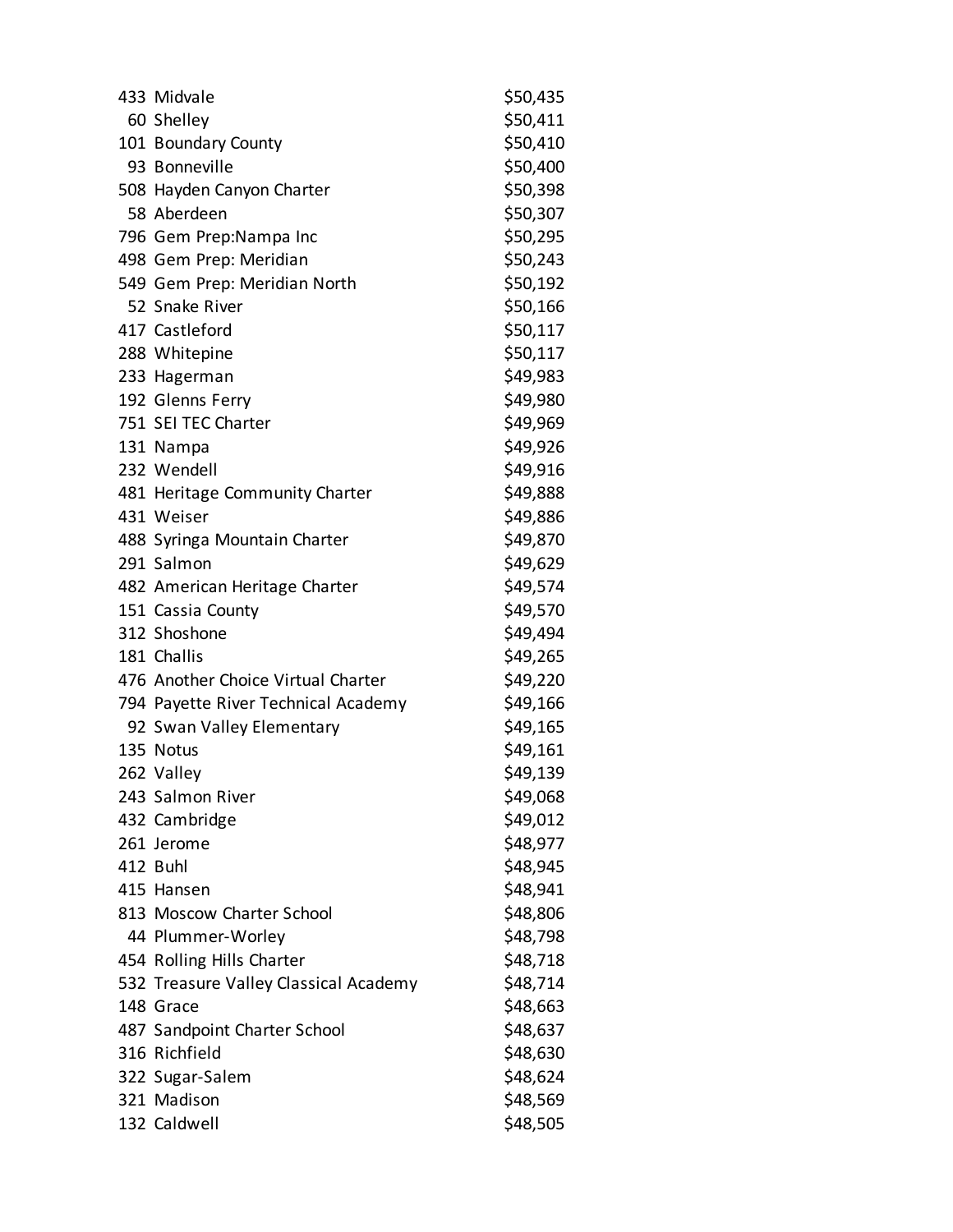| 72 Basin                            | \$48,366 |
|-------------------------------------|----------|
| 304 Kamiah                          | \$48,334 |
| 136 Melba                           | \$48,314 |
| 550 Doral Academy                   | \$48,245 |
| 497 Pathways in Education: Nampa    | \$48,244 |
| 472 Palouse Prairie Charter         | \$48,219 |
| 33 Bear Lake                        | \$48,205 |
| 274 Kootenai                        | \$48,035 |
| 342 Culdesac                        | \$48,020 |
| 363 Marsing                         | \$48,012 |
| 562 Rise Charter                    | \$47,916 |
| 252 Ririe                           | \$47,860 |
| 413 Filer                           | \$47,834 |
| 221 Emmett                          | \$47,785 |
| 149 North Gem                       | \$47,761 |
| 161 Clark County                    | \$47,729 |
| 231 Gooding                         | \$47,710 |
| 331 Minidoka                        | \$47,702 |
| 215 Fremont County                  | \$47,702 |
| 464 White Pine Charter              | \$47,558 |
| 370 Homedale                        | \$47,557 |
| 465 North Valley Academy            | \$47,490 |
| 314 Dietrich                        | \$47,328 |
| 483 Chief Taghee Elementary Academy | \$47,192 |
| 111 Butte County                    | \$47,154 |
| 13 Council                          | \$47,057 |
| 133 Wilder                          | \$47,043 |
| 244 Mountain View                   | \$47,006 |
| 182 Mackay                          | \$47,004 |
| 544 Mosaics Public School           | \$46,917 |
| 496 Gem Prep: Pocatello             | \$46,818 |
| 71 Garden Valley                    | \$46,793 |
| 555 COSSA                           | \$46,791 |
| 477 Blackfoot Community Charter     | \$46,785 |
| 422 Cascade                         | \$46,753 |
| 59 Firth                            | \$46,214 |
| 21 Marsh Valley                     | \$46,061 |
| 468 Idaho Science and Technology    | \$46,006 |
| 474 Monticello Montessori Charter   | \$45,816 |
| 499 Future Public School            | \$45,677 |
| 365 Bruneau-Grand View              | \$45,263 |
| 473 The Village Charter             | \$45,205 |
| 495 Alturas International Academy   | \$45,007 |
| 511 Peace Valley Charter School     | \$44,610 |
| 11 Meadows Valley                   | \$44,396 |